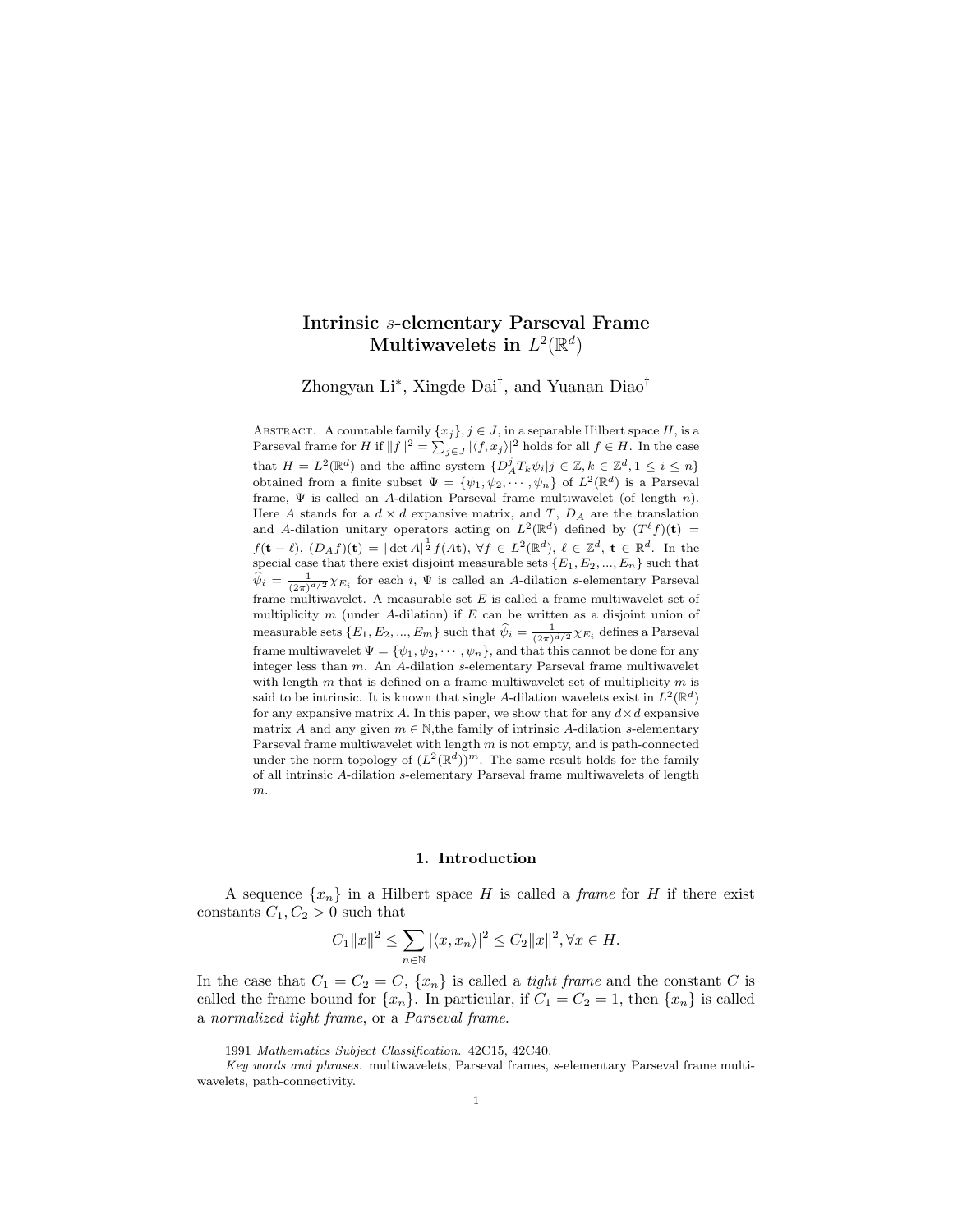In this paper, we consider a special kind of Parseval frames for the space  $L^2(\mathbb{R}^d)$ . A  $d \times d$  matrix A is called an *expansive matrix* if all eigenvalues of A have modulus greater than one. In this paper, we will restrict ourselves to such expansive matrices. Let T,  $D_A$  be the translation and dilation unitary operators acting on  $L^2(\mathbb{R}^d)$ defined by  $(T^{\ell} f)(\mathbf{t}) = f(\mathbf{t} - \ell), (D_A f)(\mathbf{t}) = |\det A|^{\frac{1}{2}} f(A\mathbf{t}), \forall f \in L^2(\mathbb{R}^d), \ell \in \mathbb{Z}^d,$  $\mathbf{t} \in \mathbb{R}^d$ . Throughout this article, we will use  $\widehat{f}$  or  $\mathcal{F}f$  to denote the Fourier transform of a function  $f \in L^2(\mathbb{R}^d)$ . It is defined as

$$
(\mathcal{F}f)(\mathbf{s}): = \frac{1}{(2\pi)^{d/2}} \int_{\mathbb{R}^d} e^{-i(\mathbf{s} \circ \mathbf{t})} f(\mathbf{t}) dm,
$$

for all  $f \in L^2(\mathbb{R}^d)$ , where **s**  $\circ$  **t** denotes the real inner product. For any bounded linear operator P on  $L^2(\mathbb{R}^d)$ , we define  $\widehat{S} := \mathcal{FSF}^{-1}$ . Furthermore, for any subset X of  $L^2(\mathbb{R}^d)$ , we will use  $\widehat{X}$  to denote the collection of Fourier transforms of all elements in X.

Let  $\Psi = {\psi_1, \psi_2, ..., \psi_n}$  be a finite subset of  $L^2(\mathbb{R}^d)$ .  $\Psi$  is called an A-dilation Parseval frame multiwavelet (of length n) if  $\{D_A^j T_k \psi_i | j \in \mathbb{Z}, k \in \mathbb{Z}^d, \psi_i \in \Psi\}$  is a Parseval frame for  $L^2(\mathbb{R}^d)$ . In the case that  $n=1, \Psi$  is called a *single Parseval* frame and the corresponding  $\psi_1$  is called a *Parseval frame wavelet.* 

A Parseval frame wavelet and multiwavelet system is a redundant wavelet system and has many desirable properties that are of interest in applications  $\left[1, 10, \right]$ 11, 12, 13]. Much effort has been devoted the study of various aspects of multiwavelet systems. For a few examples of recent studies related to multiwavelets, see [16, 18, 19].

In this paper, we are mainly concerned with another (rather theoretical) aspect of a multiwavelet system, namely the topological property of such a system. In particular, we are interested in the path-connectedness of the set of all (multi)wavelets in our study. The question concerning the path-connectedness of the set of all orthonormal wavelets was first raised in [7]. Similar questions were raised and studied in  $[2, 6, 22, 23, 24, 25]$  concerning the sets of all MRA-wavelets, tight frame wavelets, MRA tight frame wavelets and a special class of frame wavelets called selementary frame wavelets. In  $[22, 25]$ , it is shown that the set of all MRA-wavelets is path-connected. In [24], it is shown that the set of all s-elementary orthonormal wavelets is path-connected. This result is extended to the set all s-elementary tight frame wavelets (with any given frame bound) in [2]. The proofs of these theorems were based on the complete characterizations of the corresponding wavelets. Interestingly, while the complete characterization of the s-elementary frame wavelets is still an open question, it has been shown that the set of s-elementary frame wavelets is path-connected as well [6]. These results all deal with the one dimensional case. In the higher dimensional case, the situation is complicated by the fact that various dilation matrices have to be considered. Nonetheless, the path-connectedness of the set of all MRA A-dilation wavelets has been established affirmatively for the special case that A has integer entries with  $|\det(A)| = 2$  [20, 21].

Let  $\Psi = {\psi_1, \psi_2, ..., \psi_m}$  be an A-dilation Parseval frame multiwavelet. We say that  $\Psi$  is *s*-elementary if there exists disjoint measurable sets  $E_1, E_2, ..., E_m$  such that  $\hat{\psi}_i = \frac{1}{(2\pi)^{d/2}} \chi_{E_i}$  for each i. The corresponding set  $E = \bigcup_{i=1}^m E_i$  is called an  $(A\text{-}dilation)$  Parseval frame multiwavelet set. Note that it is possible that E may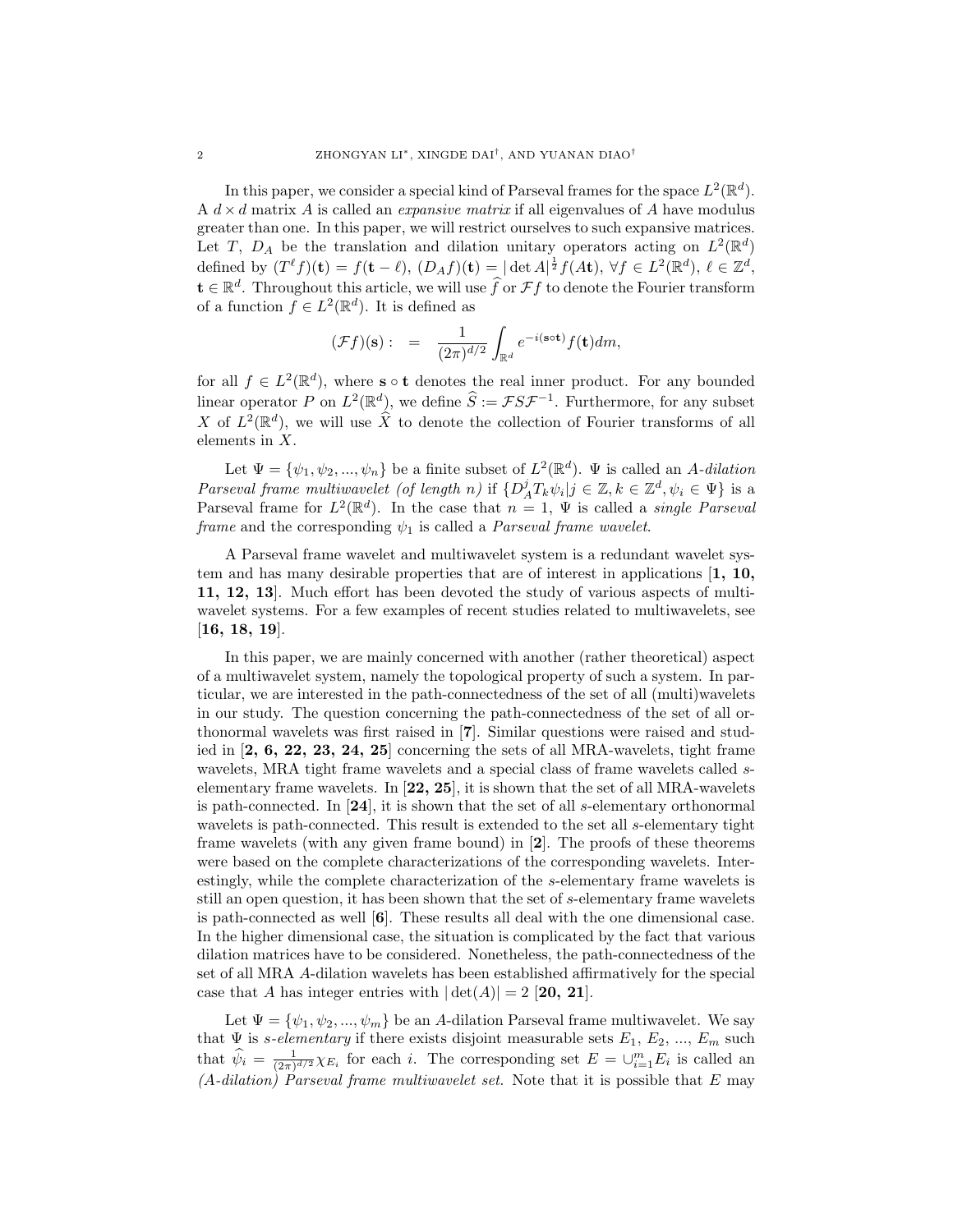admit a different partition  $\{E'_1, E'_2, ..., E'_n\}$  with  $n < m$  such that  $\{E'_1, E'_2, ..., E'_n\}$ also defines an A-dilation s-elementary Parseval frame multiwavelet. In particular, one can easily (and rather artificially) make an A-dilation s-elementary Parseval frame multiwavelet of any length  $m$  from any wavelet set  $E$  by partitioning it into  $m$ disjoint subsets  $E_1, E_2, ..., E_m$  of positive measures and define  $\Psi = {\psi_1, \psi_2, ..., \psi_m}$ by  $\hat{\psi}_i = \frac{1}{(2\pi)^{d/2}} \chi_{E_i}$ . Thus the following definition makes sense.

DEFINITION 1.1. A measurable set  $E$  is called a *frame multiwavelet set of mul*tiplicity m (under A-dilation) if  $E$  can be written as a disjoint union of measurable sets  $\{E_1, E_2, ..., E_m\}$  such that  $\hat{\psi}_i = \frac{1}{(2\pi)^{d/2}} \chi_{E_i}$  defines an A-dilation s-elementary Parseval frame multiwavelet  $\Psi = {\psi_1, \psi_2, ..., \psi_m}$  of length m, and that this cannot be done for any integer less than  $m$ . An A-dilation s-elementary Parseval frame multiwavelet with length  $m$  that is defined on a frame multiwavelet set of multiplicity  $m$  is said to be *intrinsic*.

We aim to prove the following two main results in this paper. First, we show that for any expansive  $d \times d$  matrix A and any given integer  $m \geq 1$ , there exists a frame multiwavelet set of multiplicity  $m$ . In other word, there exists intrinsic s-elementary Parseval frame multiwavelets of any given length m. Second, we will prove that the set of all A-dilation s-elementary Parseval frame multiwavelets with the same length  $m$  is path-connected (the same is true for the set of all intrinsic A-dilation s-elementary Parseval frame multiwavelets of length  $m$  for any given  $m$ ).

We will introduce some basic definitions, terminologies in the next section, as well as some known and preliminary results needed later in the paper. In Section 3, we will prove the existence of intrinsic A-dilation s-elementary Parseval frame multiwavelets with any given length. In Section 4 we will prove that the set of all intrinsic A-dilation s-elementary Parseval frame multiwavelets with the same length is path-connected. In the last section, we generalize the concept of intrinsic A-dilation s-elementary Parseval frame multiwavelets to general A-dilation Parseval frame multiwavelets. However, the path-connectivity of the set of all intrinsic Adilation Parseval frame multiwavelets with the same length remains open at this time.

## 2. Frame multiwavelet sets in  $\mathbb{R}^d$

For any  $Y \subseteq \mathbb{R}^d$  and any  $\mathbf{t} \in \mathbb{R}^d$ , let  $Y + \mathbf{t}$  denote the set  $\{y + \mathbf{t} : y \in Y\}$ . In the case that  $\ell \in \mathbb{Z}^d$ , we will also let  $I_\ell$  denote the  $d$ -cube  $[-1/2, 1/2)^d + \ell$ . For a Lebesgue measurable set E in  $\mathbb{R}^d$  with finite measure, define

$$
\tau(E) = \bigcup_{\ell \in \mathbb{Z}^d} (E \cap 2\pi I_\ell - 2\pi \ell).
$$

Notice that  $\tau(E) \subseteq 2\pi I_0 = D_0$ , where  $I_0$  is the unit d-cube  $[-1/2, 1/2]^d$ . If the above union is a disjoint union, we say that E is translation equivalent to  $\tau(E)$ . If E and F are translation equivalent to the same subset in  $2\pi I_0$ , then we say that  $E$  and  $F$  are translation equivalent. This defines an equivalent relation among measurable sets of  $\mathbb{R}^d$  that are equivalent to some subsets in  $D_0$ . Let us denote this equivalent relation by  $\overline{\sim}$ . Let  $\mu(\cdot)$  be the Lebesgue measure. It is clear that  $\mu(E) \geq \mu(\tau(E))$ . The equality holds iff  $E^{\tau}(\tau(E))$  modulo a measure zero set. If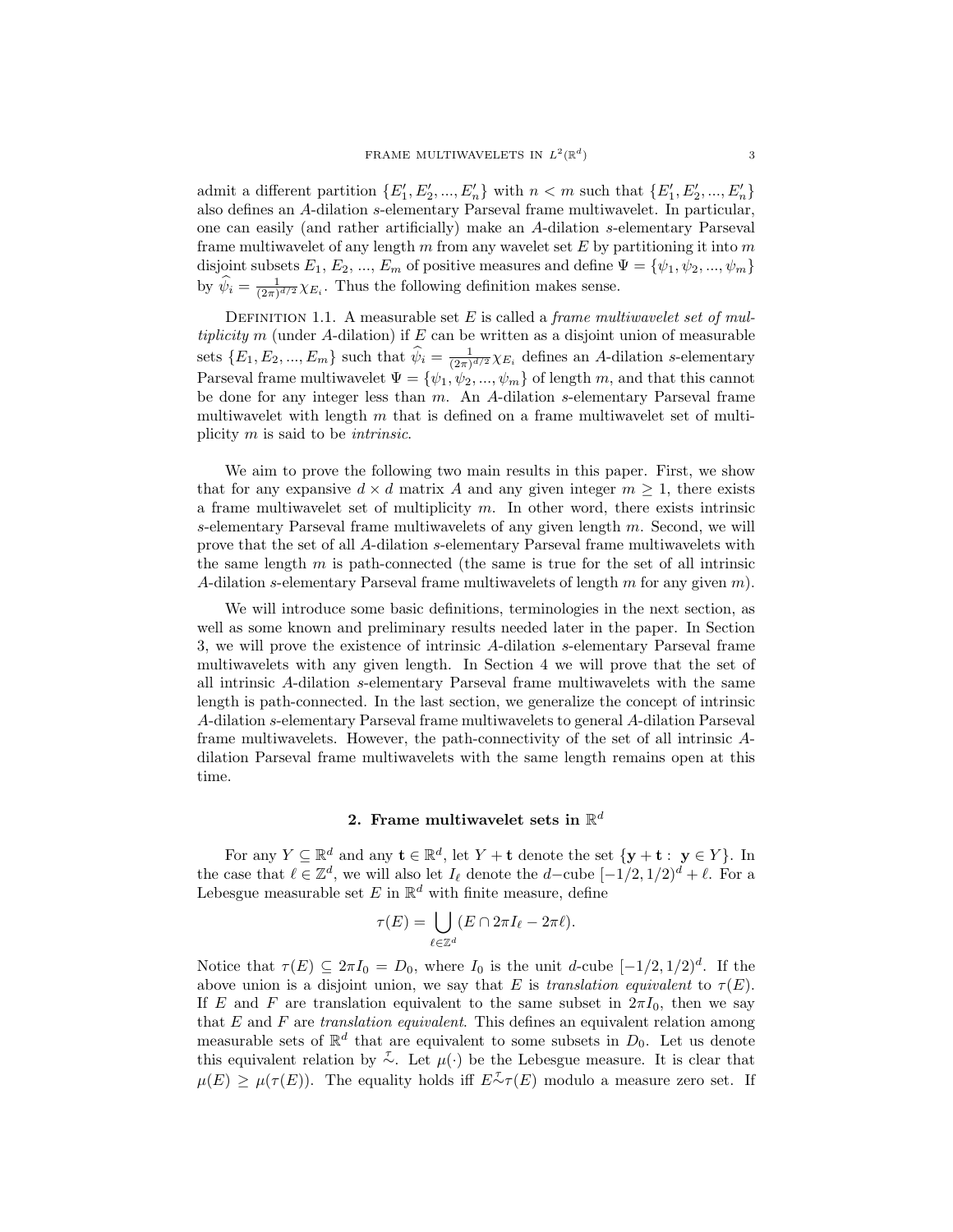$E^{\mathcal{T}}F$ , then  $\mu(E) = \mu(F)$ . Two points  $x, y \in E$  are said to be translation equivalent if  $x - y = 2\pi \ell$  for some  $\ell \in \mathbb{Z}^d$ . The translation redundancy index of a point x in E is the number of elements in its equivalent class. We write  $E(\tau, k)$  for the set of all points in E with translation redundancy index k. In general,  $E(\tau, k)$  could be an empty set, a proper subset of E or the set E itself. For  $k \neq m$ ,  $E(\tau, k) \cap E(\tau, m) = \emptyset$ , so  $E = E(\tau, \infty) \cup (\cup_{n \in \mathbb{N}} E(\tau, n)).$ 

It can be shown that if E is a Lebesgue measurable set in  $\mathbb{R}^d$ , then  $E(\tau, k)$ is measurable for each k. It follows that  $E(\tau,\infty)$  is also measurable. (For a proof of this in the case of  $d = 1$ , see [3].) Furthermore,  $E(\tau, k)$  can be partitioned into a disjoint union of k measurable sets  $E^{j}(\tau, k)$ ,  $j = 1, 2, \dots, k$  such that  $E^{(j)}(\tau, k) \sim \tau(E(\tau, k))$ . This partition is not unique. If E is of finite measure, then it is rather obvious that  $E(\tau, \infty)$  must have measure zero.

Similarly, two non-zero points  $x, y \in E$  are said to be A-dilation equivalent if  $y = A^k x$  for some  $k \in \mathbb{Z}$ . This is also an equivalence relation on E. The A-dilation redundancy index of a point  $x$  in  $E$  is the cardinality in its equivalence class. The set of all points in E with A-dilation redundancy index k is denoted by  $E(\delta_A, k)$ . For  $k \neq m$ ,  $E(\delta_A, k) \cap E(\delta_A, m) = \emptyset$ . So  $E = E(\delta_A, \infty) \cup (\bigcup_{n \geq 1} E(\delta_A, n))$ . In the case that  $E = E(\delta_A, 1)$  and  $\cup_{k \in \mathbb{Z}} A^k E = \mathbb{R}^d$  (modulo a measure zero set), E is said to be an *A* $-dilation$  generator of  $\mathbb{R}^d$ .

The following characterization of an s-elementary Parseval frame multiwavelet is given in [14].

LEMMA 2.1. [14] Let  $E_1$ ,  $E_2$ , ...,  $E_p$  be measurable sets in  $\mathbb{R}^d$  and  $\Psi =$  $\{\psi_1, \psi_2, \cdots, \psi_p\}$  is defined by  $\widehat{\psi}_i = \frac{1}{(2\pi)^{d/2}} \chi_{E_i}(i = 1, \cdots, p)$ , then  $\Psi$  is an selementary Parseval frame multiwavelet iff the following conditions hold (modulo measure zero sets):

(1)  $E_1, E_2, ..., E_p$  are mutually disjoint;

(2)  $E_i = E_i(\tau, 1);$ 

(3)  $E = \bigcup_{i=1}^{p} E_i$  is an A<sup>t</sup>-dilation generator of  $\mathbb{R}^d$  (where A<sup>t</sup> is the transpose of A).

PROPOSITION 2.1. Let  $E$  be a measurable set of finite measure. Then  $E$  is a frame multiwavelet set of multiplicity m if and only if the following conditions hold: (1) E is an  $A<sup>t</sup>$ -dilation generator of  $\mathbb{R}^d$  (modulo a measure zero set); (2)  $\mu(E(\tau,m)) > 0$  and  $\mu(E(\tau,n)) = 0$  for any  $n > m$ .

PROOF. " $\Longrightarrow$ " Assume that E is a frame multiwavelet set of multiplicity m, then (1) holds by definition. Let  $E_1, E_2, ..., E_m$  be the sets that define the corresponding s-elementary Parseval frame multiwavelet  $\Psi = {\psi_1, \psi, ..., \psi_m}$ . By Lemma 2.1,  $E_i = E_i(\tau, 1)$  for each i. Thus each point in a set  $E_i$  can only be translation equivalent to at most one point in each  $E_j$  where  $j \neq i$ . It follows that  $E(\tau, n)$  is of measure zero for any  $n > m$ . If  $\mu(E(\tau, m)) = 0$  then we must have  $\mu(E(\tau, k)) \neq 0$  for some  $k < m$ . In that case we can partition E into  $E_1, E_2$ , ...,  $E_k$  such that  $E_i = E(\tau, 1)$ . By Lemma 2.1,  $\Psi = {\psi_1, \psi_2, \cdots, \psi_k}$  defined by  $\hat{\psi}_i = \frac{1}{(2\pi)^{d/2}} \chi_{E_i}$   $(1 \leq i \leq k)$  is an A-dilation s-elementary Parseval frame multiwavelet of length  $k$ , contradicting the definition of  $E$ .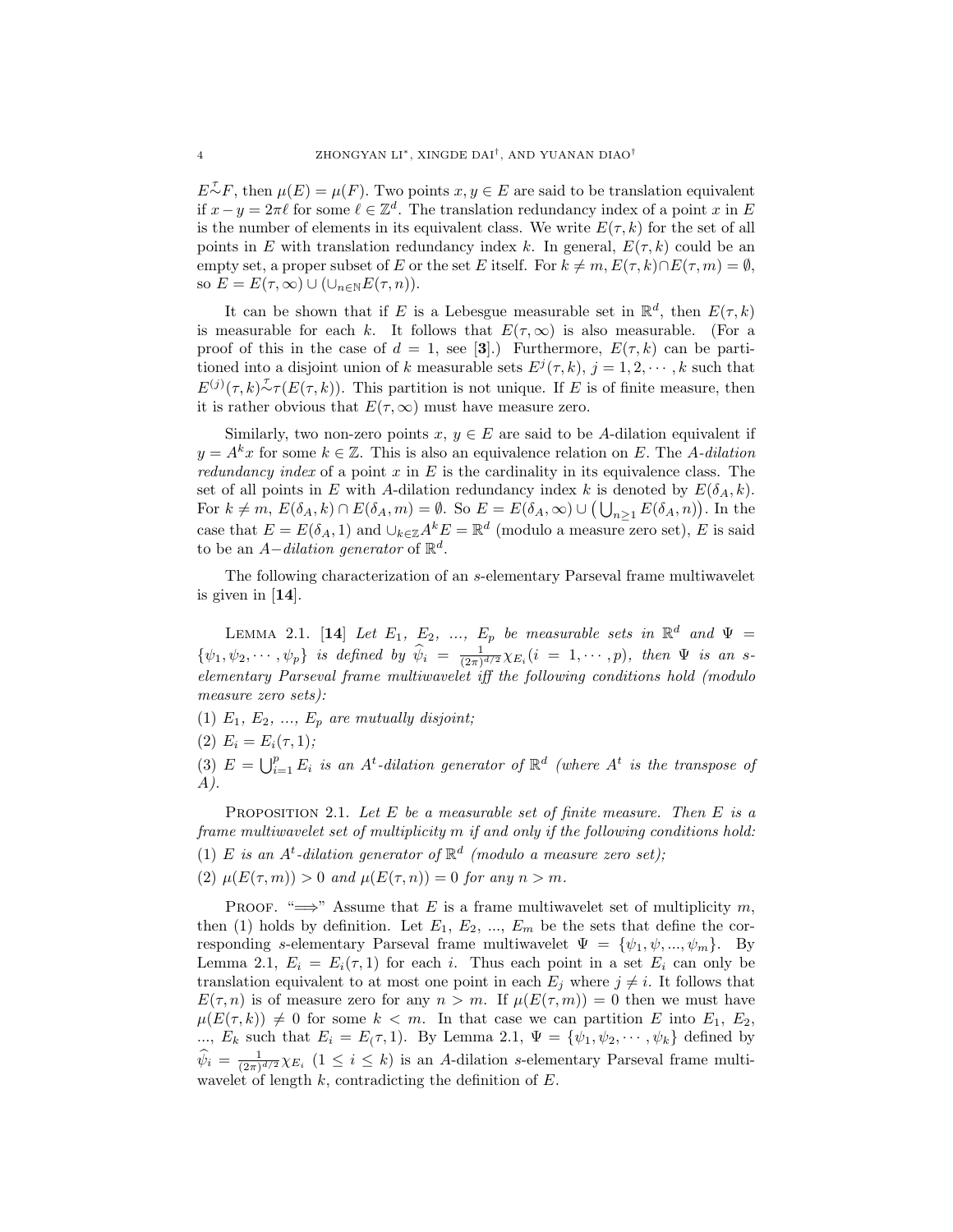" $\Longleftarrow$ " We will first partition E into E<sub>1</sub>, E<sub>2</sub>, ..., E<sub>m</sub> such that E<sub>i</sub> = E<sub>i</sub>( $\tau$ , 1). This can be easily done by partition each  $E(\tau, j)$  into  $E^{(i)}(\tau, j)$   $(1 \leq i \leq j)$  and then let  $E_k = \bigcup E^{(k)}(\tau, j)$  (let  $E^{(k)}(\tau, j) = \emptyset$  if  $k > j$ ). It is apparent that  $\mu(E_k) > 0$  for each  $1 \leq k \leq m$ . By Lemma 2.1,  $\Psi = \{\psi_1, \psi_2, \cdots, \psi_m\}$  defined by  $\widehat{\psi}_i = \frac{1}{(2\pi)^{d/2}} \chi_{E_i}$  $(1 \leq i \leq m)$  is an A-dilation s-elementary Parseval frame multiwavelet of length m. Now assume that this can be done for some integer  $1 \leq m_0 < m$ , that is, E can be partitioned into  $E'_1, E'_2, ..., E'_{m_0}$  such that  $\Psi' = {\psi'_1, \psi'_2, ..., \psi'_{m_0}}$  defined by  $\hat{\psi'}_i = \frac{1}{(2\pi)^{d/2}} \chi_{E'_i}$   $(1 \leq i \leq m_0)$  is an A-dilation s-elementary Parseval frame multiwavelet of length  $m_0$ . Again by Lemma 2.1, we must have  $E'_i = E'(\tau, 1)$  for  $1 \leq i \leq m_0$ . Which leads to  $\mu(E(\tau,m)) = 0$ , again a contradiction.

EXAMPLE 2.2. Let  $A =$  $\begin{pmatrix} 2 & -1 \\ 1 & 2 \end{pmatrix}$ , A is expansive with  $|\det(A)| = 5$ . Let  $F = [-\pi, \pi)^2$  and  $E = A^t F \setminus F$ . We have  $E = E(\delta, 1)$ ,  $\bigcup_{n \in \mathbb{Z}} (A^{\tau})^n E = \mathbb{R}^2$  and  $E = E(\tau, 4)$ . By Proposition 2.1, E is an intrinsic Parseval frame multiwavelet set of multiplicity 4. (In fact, it is an intrinsic orthonormal multiwavelet set of multiplicity 4.) One particular decomposition of E into  $E^{(i)}(\tau, 4)$  ( $1 \leq i \leq 4$ ) is shown in Figure 1.



FIGURE 1. An intrinsic A-dilation frame multiwavelet set of multiplicity 4.

EXAMPLE 2.3. Let  $A =$  $\begin{pmatrix} 2 & 0 \\ 0 & 2 \end{pmatrix}$ ,  $F = [-\frac{\pi}{2}, \frac{\pi}{2}]^2$  and  $E = A^t F \setminus F$ .  $E =$  $E(\tau,1)$  since  $E \subseteq [-\pi,\pi]^2$ , and  $E = E(\delta,1)$ ,  $\cup_{n \in \mathbb{Z}} (A^{\tau})^n E = \mathbb{R}^2$ . Partition E into 4 disjoint subsets  $E_1, E_2, E_3$  and  $E_4$  as shown in Figure 2. Then  $\Psi = {\psi_1, \psi_2, \psi_3, \psi_4}$ defined by  $\hat{\psi}_i = \frac{1}{(2\pi)^{d/2}} \chi_{E_i}$  is an A-dilation s-elementary Parseval frame multiwavelet of length 4. However  $\Psi$  is not intrinsic since E is a Parseval frame wavelet set itself.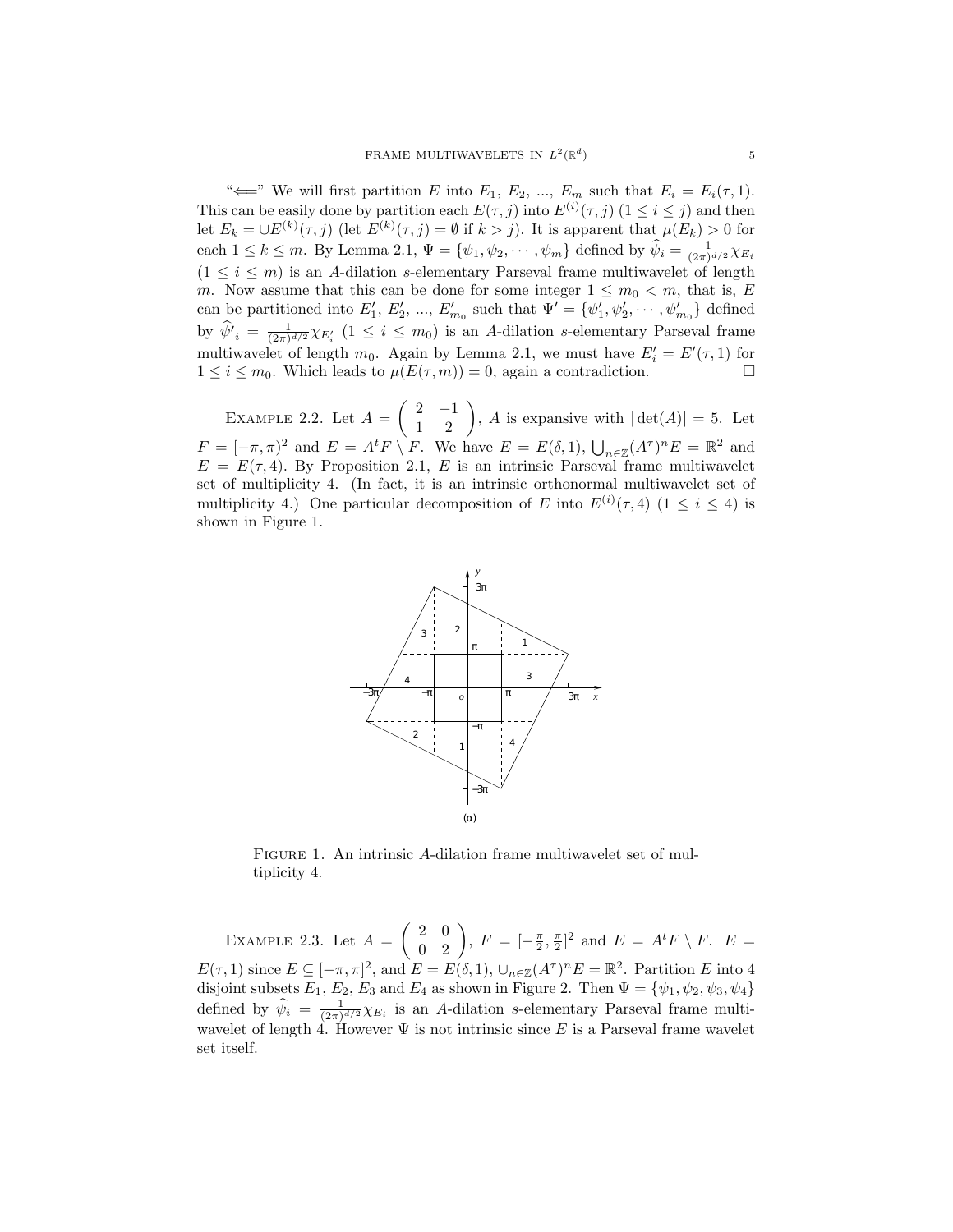

FIGURE 2. An A-dilation frame multiwavelet set that is not intrinsic.

## 3. The existence of intrinsic A-dilation s-elementary Parseval frame multiwavelets with any given length

We will need the following two lemmas in order to prove the existence of intrinsic A-dilation s-elementary Parseval frame multiwavelets with any given length.

LEMMA 3.1. [4] Let A be a real expansive matrix. Then  $\lim_{k\to\infty}||A^{-k}||=0$ and  $\lim_{k\to\infty} ||A^k|| = \infty$ .

LEMMA 3.2. [15] Let A be a real  $d \times d$  expansive matrix. Then there exists an open and bounded neighborhood F of the origin such that  $F \subseteq A^t F$ .

REMARK 3.3. In fact F can be chosen to be  $(A<sup>t</sup>)<sup>-1</sup>B$  where B is the open unit ball of  $\mathbb{R}^d$  centered at the origin. The proof of  $F \subseteq A^t F$  in this case is just a simple exercise of linear algebra.

THEOREM 3.4. For any real expansive matrix A and any  $m \in \mathbb{N}$ , there exists at least one intrinsic A-dilation Parseval frame multiwavelet set with length m.

PROOF. By Remark 3.3, there exists an open neighborhood  $F$  of the origin such that  $F \subseteq A^t F$ , and that F and  $A^t F$  are both bounded in  $D_0$ . It follows that the set  $E = A^t F \setminus F$  is an  $A^t$ -dilation generator of  $\mathbb{R}^d$  (modulo a measure zero set). Furthermore, we have  $E = E(\tau, 1)$  since F and  $A<sup>t</sup>F$  are both bounded in  $D_0$ . Let  $\ell_1 \in \mathbb{Z}^d$  be the vector whose first entry is 1 and all other entries are zero and let D be the union of the sets  $D_1 = D_0 + 2\pi \ell_1$ ,  $D_2 = D_0 + 4\pi \ell_1$ , ...,  $D_{m-1} = D_0 + 2(m-1)\pi \ell_1$ . Since  $F$  is an open set,  $E$  contains interior points. Let  $x_0$  be an interior point of E and consider a ball  $B_{\epsilon}$  of radius  $\epsilon$  in  $\mathbb{R}^{d}$  centered at  $x_0$ . Since  $x_0$  is an interior point,  $B_{\epsilon} \subset E$  when  $\epsilon$  is small enough. Let us fix such an  $\epsilon$ . By Lemma 3.1, there exists an *n* that is large enough such that  $(A<sup>t</sup>)<sup>n</sup>B<sub>ε</sub>$  contains a  $2\pi$ -translation copy of D, hence  $m-1$  2π-translation copies of E (that are translation equivalent to each other). Denote these (equivalent)  $2\pi$ -translation copies of E by  $E_2, E_3, ..., E_m$  and let  $E' = (A^t)^{-n}(\cup_{2 \le i \le m} E_i) \subseteq B_{\epsilon} \subseteq E$ . Apparently we have  $\mu(E^{\pi}) < \mu(E)$ . Now define  $E_1 = E \setminus E^T$ . Then  $E_1, E_2, ..., E_m$  are disjoint sets of positive measure.  $G = \bigcup_{1 \leq j \leq m} E_j$  is an A<sup>t</sup>-dilation generator of  $\mathbb{R}^d$ ,  $G(\tau, m)$  is of positive measure and  $G(\tau, p) = \emptyset$  for any  $p > m$ . By Proposition 2.1, G is a frame multiwavelet set of multiplicity m. It follows that  $\Psi = \{\psi_1, \psi_2, \cdots, \psi_m\}$  defined by  $\widehat{\psi}_i = \frac{1}{(2\pi)^{d/2}} \chi_{E_i}$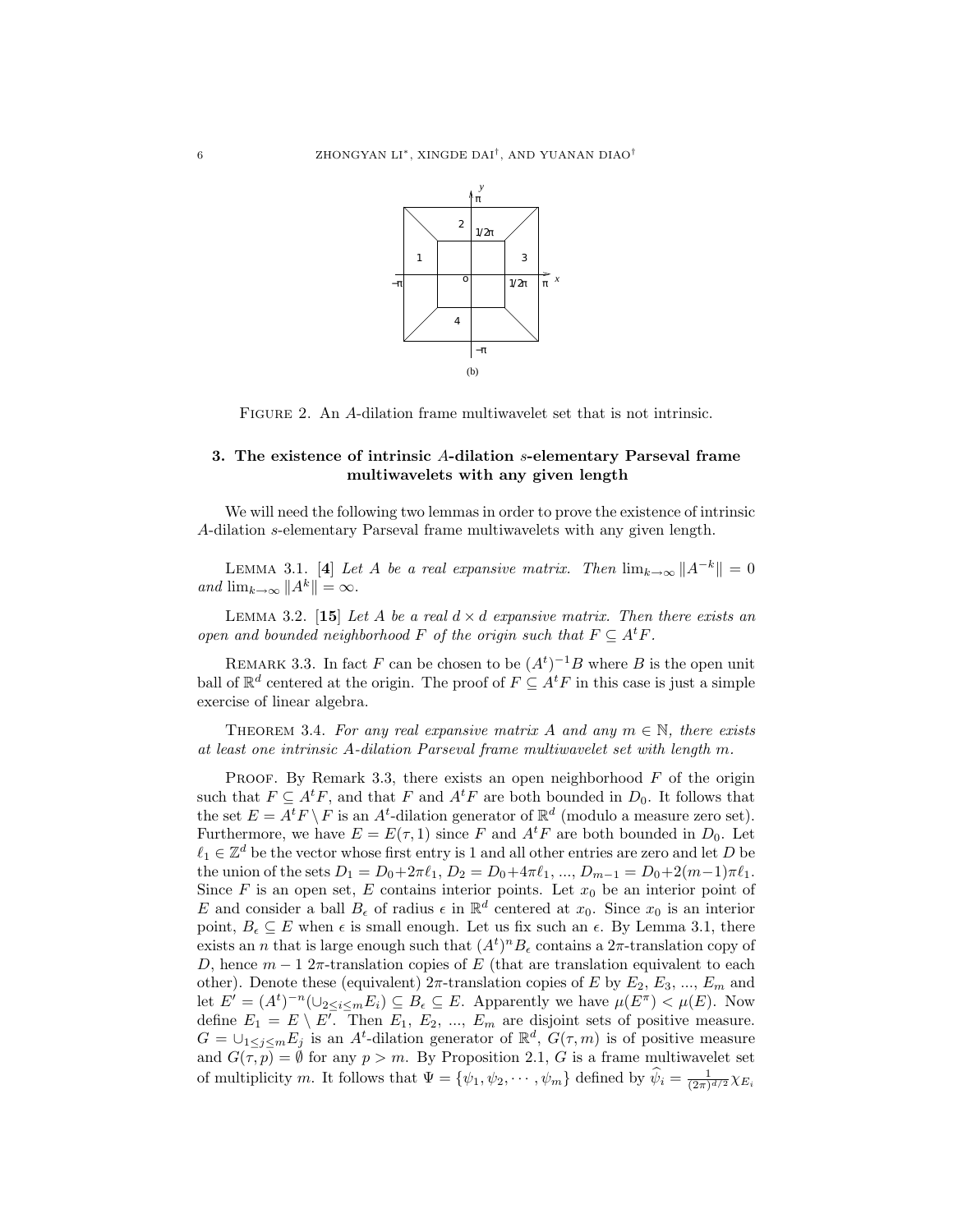$(1 \leq i \leq m)$  is an intrinsic A-dilation s-elementary Parseval frame multiwavelet of length  $m$ .

REMARK 3.5. In fact, we can construct intrinsic A-dilation Parseval frame multiwavelet sets  $E$  of any given length  $m$  with one more special condition:  $E$  is partitioned into  $E_1, E_2, ..., E_m$  such that  $\mu(E_j) = (2\pi)^d$  for each j. The following is an outline of this construction. Start from any A−dilation wavelet set W (i.e.,  $\psi$  defined by  $\widehat{\psi} = \frac{1}{(2\pi)^{d/2}} \chi_W$  is an orthogonal A-dilation wavelet). For any given positive integer m, let  $\{W_1, W_2, \cdots, W_m\}$  be a partition of W such that  $\mu(W_j) > 0$ for each j. For each  $j \leq m$  we denote  $\Omega_j = \cup_{n \in \mathbb{Z}} (A^t)^n W_j$ . Then  $L^2(\Omega_j)$ ,  $1 \leq$  $j \leq m$  are the Fourier Transforms of m reducing subspaces under A-dilations and translations. The direct sum of the  $L^2(\Omega_j)$ 's is  $L^2(\mathbb{R}^d)$ . Apply the same techniques from [9], one can show that an A-dilation wavelet set  $E_i$  exists in each  $\Omega_i$  (it is necessary that  $\mu(E_j) = (2\pi)^d$  for a wavelet set). Apparently the sets  $E_j$ 's are disjoint so  $E = \bigcup_j E_j$  satisfies all the desired conditions.

### 4. Path-connectivity of intrinsic A-dilation s-elementary Parseval frame multiwavelets in  $L^2(\mathbb{R}^d)$

A set  $S \subseteq L^2(\mathbb{R}^d)$  is said to be path-connected under norm topology of  $L^2(\mathbb{R}^d)$ if for any two members f,  $g \in S$ , there exists a mapping  $\gamma : [0,1] \to S$  such that  $\gamma(t)$  is continuous (with respect to the norm topology of  $L^2(\mathbb{R}^d)$ ) and  $\gamma(0) = f$ ,  $\gamma(1) = g$ . The same definition applies when S is a subset of  $L^2(\mathbb{R}^d)$ . That is, a subset  $S \subseteq (L^2(\mathbb{R}^d))^k$  is said to be path-connected under the norm topology of  $(L^2(\mathbb{R}^d))^k$  if for any two members  $(\varphi_1, \dots, \varphi_k)$  and  $(\psi_1, \dots, \psi_k)$  of S, there exists a mapping  $\gamma : [0,1] \to S$  such that  $\gamma(t)$  is continuous (with respect to the norm topology of  $L^2(\mathbb{R}^d)$  and  $\gamma(0) = (\varphi_1, \varphi_2, \cdots, \varphi_k), \gamma(1) = (\psi_1, \psi_2, \cdots, \psi_k).$ 

Let us first consider the set of all A-dilation s-elementary Parseval frame multiwavelets of length  $m$ , not just the set of all intrinsic A-dilation s-elementary Parseval frame multiwavelets of length m. In this case it is a littler easier to show that this set is path-connected. We first state the result as the following theorem.

THEOREM 4.1. Let A be an expansive  $d \times d$  matrix and m a fixed positive integer, then the set  $S_m$  of all A-dilation s-elementary Parseval frame multiwavelets of length m is path-connected.

The proof of Theorem 4.1 relies on some results obtained in  $[4]$ . Let X be a closed subspace of  $L^2(\mathbb{R}^d)$ . X is called a *reducing subspace* for  $\{D_A, T_\ell : \ell \in \mathbb{Z}^d\}$  if  $D_A X = X$  and  $T_{\ell} X = X$  for each  $\ell \in \mathbb{Z}^d$ . We have the following two lemmas.

LEMMA 4.2. [4, Theorem 1] Let A be a  $d \times d$  expansive matrix. A closed subspace X of  $L^2(\mathbb{R}^d)$  is a reducing subspace for  $\{D_A, T_\ell : \ell \in \mathbb{Z}^d\}$  if and only if  $\widehat{X} = L^2(\mathbb{R}^d) \cdot \chi_{\Omega}$  for some Lebesgue measurable subset  $\Omega$  of  $\mathbb{R}^d$  with the property that  $\Omega = A^t \Omega$ .

LEMMA 4.3. [4, Theorem 2] Let A be a  $d \times d$  expansive matrix and X be a reducing subspace. Then a measurable subset  $E \subset \mathbb{R}^d$  is an A-dilation frame wavelet set for X (meaning that  $\psi$  defined by  $\widehat{\psi} = \frac{1}{(2\pi)^{d/2}} \chi_E$  is a Parseval frame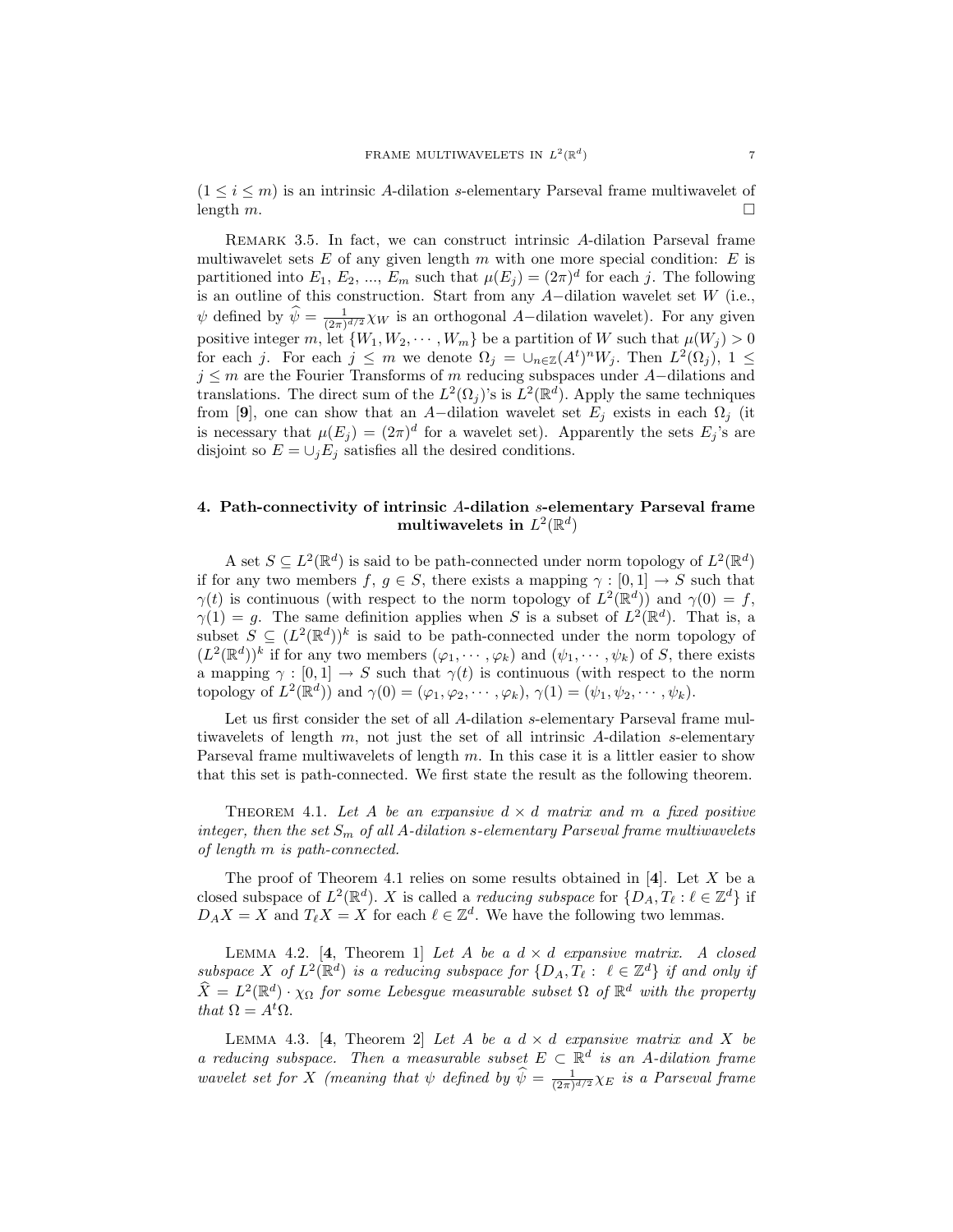wavelet for X) if and only if  $E = E(\delta_A, 1)$ ,  $E = E(\tau, 1)$  and  $\hat{X} = L^2(\mathbb{R}^d) \cdot \chi_{\Omega}$  where  $\Omega = \bigcup_{k \in \mathbb{Z}} (A^t)^k E$  (modulo null sets).

LEMMA 4.4. [4, Theorem 4] Let A be a  $d \times d$  expansive matrix and X be a reducing subspace. Then the set of all A-dilation s-elementary Parseval frame wavelets for  $X$  is path connected in the norm topology of  $X$ .

We are now ready to give an outline of the proof of Theorem 4.1.

PROOF. Let A be the given expansive matrix and let  $m$  be a fixed positive integer. By Remark 3.3, there exists a bounded open neighborhood  $F$  of the origin such that  $F \subseteq A^t F \subseteq D_0 = [-\pi, \pi)^d$ . Let  $E = A^t F \setminus F$ . Then  $E = E(\tau, 1) =$  $E(\delta_A, 1)$  and  $\cup_{k \in \mathbb{Z}} (A^t)^k E = \mathbb{R}^d$  (modulo a null set). Divide E into m disjoint measurable subsets of equal measure  $E_1, E_2, ..., E_m$  and let  $\Omega_i = \bigcup_{k \in \mathbb{Z}} (A^t)^k E_i$ . Then  $\Omega_1, \Omega_2, \ldots, \Omega_m$  are disjoint measurable subsets of  $\mathbb{R}^d$  whose union is  $\mathbb{R}^d$ . Furthermore,  $A<sup>t</sup> \Omega_i = \Omega_i$  for each i. By Lemma 4.2, the closed subspace  $X_i$  of  $L^2(\mathbb{R}^d)$  defined by  $\widehat{X}_i = L^2(\mathbb{R}^d) \cdot \chi_{\Omega_i}$  is a reducing subspace. Furthermore,  $E_i$ is an A-dilation frame wavelet set for  $X_i$  by Lemma 4.3. Notice that by Lemma 2.1,  $\Psi = {\psi_1, \psi_2, ..., \psi_m}$  defined by  $\hat{\psi}_i = \frac{1}{(2\pi)^{d/2}} \chi_{E_i}$  is an A-dilation s-elementary Parseval frame multiwavelet of length  $m$  (however it is not intrinsic).

Now let  $\Psi' = {\psi'_1, \psi'_2, ..., \psi'_m}$  be any A-dilation s-elementary Parseval frame multiwavelet of length m such that each  $\psi'_i$  is defined by  $\hat{\psi'}_i = \frac{1}{(2\pi)^{d/2}} \chi_{E'_i}$  for some measurable set  $E'_i$ . It suffices to show that  $\Psi'$  and  $\Psi$  can be connected by a path in  $S_m$ . This path can be constructed in two steps.

First let  $E' = \bigcup_{1 \leq j \leq m} E'_j$  (which is a disjoint union by Lemma 2.1). By Lemma 2.1, we have  $E'_j = E'_j(\tau, 1)$  for each j and E' is an A<sup>t</sup>-dilation generator of  $\mathbb{R}^d$  (so we must have  $E'_j = E'_j(\delta_A, 1)$  as well. Let  $\Omega'_i = \bigcup_{k \in \mathbb{Z}} (A^t)^k E'_i$  and  $G_i = \Omega'_i \cap E$ . Notice that we must have  $E = \bigcup_{1 \leq i \leq m} G_i$ . Again by Lemmas 4.2 and 4.3, the closed subspace  $X'_i$  of  $L^2(\mathbb{R}^d)$  defined by  $\widehat{X}'_i = L^2(\mathbb{R}^d) \cdot \chi_{\Omega'_i}$  is a reducing subspace with  $E'_i$  and  $G_i$  both being A-dilation frame wavelet sets for  $X'_i$ . Let  $\varphi_i$  be the function defined by  $\hat{\varphi}_i = \frac{1}{(2\pi)^{d/2}} \chi_{G_i}$  and  $\varphi'_i$  be the function defined by  $\hat{\varphi}'_i = \frac{1}{(2\pi)^{d/2}} \chi_{E'_i}$ . By Lemma 4.4, for each *i*, there exists a continuous path  $\gamma_i$  such that  $\gamma_i(0) = \varphi'_i$ ,  $\gamma_i(1) = \varphi_i$  and  $\gamma_i(t)$  is an A-dilation s-elementary Parseval frame wavelet for  $X_i'$ for each  $t \in (0,1)$ . We will then define  $\gamma(t) = {\gamma_1(t), \gamma_2(t), ..., \gamma_m(t)}$ . It is obvious that  $\gamma(t)$  is continuous in the norm topology of  $(L^2(\mathbb{R}^d))^m$  and it is easy to verify that  $\gamma(t)$  is an A-dilation Parseval frame multiwavelet of length m for each t using Lemma 2.1 and the definition of each  $\gamma_i$ . The details are left to the reader.

We have now shown that any A-dilation Parseval frame multiwavelet  $\Psi'$  of length m is path-connected to an A-dilation Parseval frame multiwavelet  $\Psi''$  of length m defined on m disjoint subsets  $G_1, G_2, ..., G_m$  of E whose union is E. What remains to be shown is that  $\Psi''$  can be connected to  $\Psi$  by a path using only A-dilation Parseval frame multiwavelets of length  $m$  defined on subsets of  $E$  (it is necessary that the union of these sets is always  $E$ ).

For each  $t \in [0,1]$ , let  $t_i = \sup\{t'_i : \mu(E_i \cap (t'_i D_0)) \le t\mu(E_i)$ . Let  $E_i^t =$  $E_i \cap (t_i D_0)$ . By this definition, we have  $E_i^{t_1} \subseteq E_i^{t_2}$  whenever  $t_1 < t_2$ . Furthermore, it is obvious that  $E_i^t$  is continuous in t in terms of its Lebesgue measure. Now let  $E^t = \bigcup_{1 \leq i \leq m} E_i^t$  and let  $G_i^t = E_i^t \cap G_i$ . Since the  $G_i$ 's are disjoint and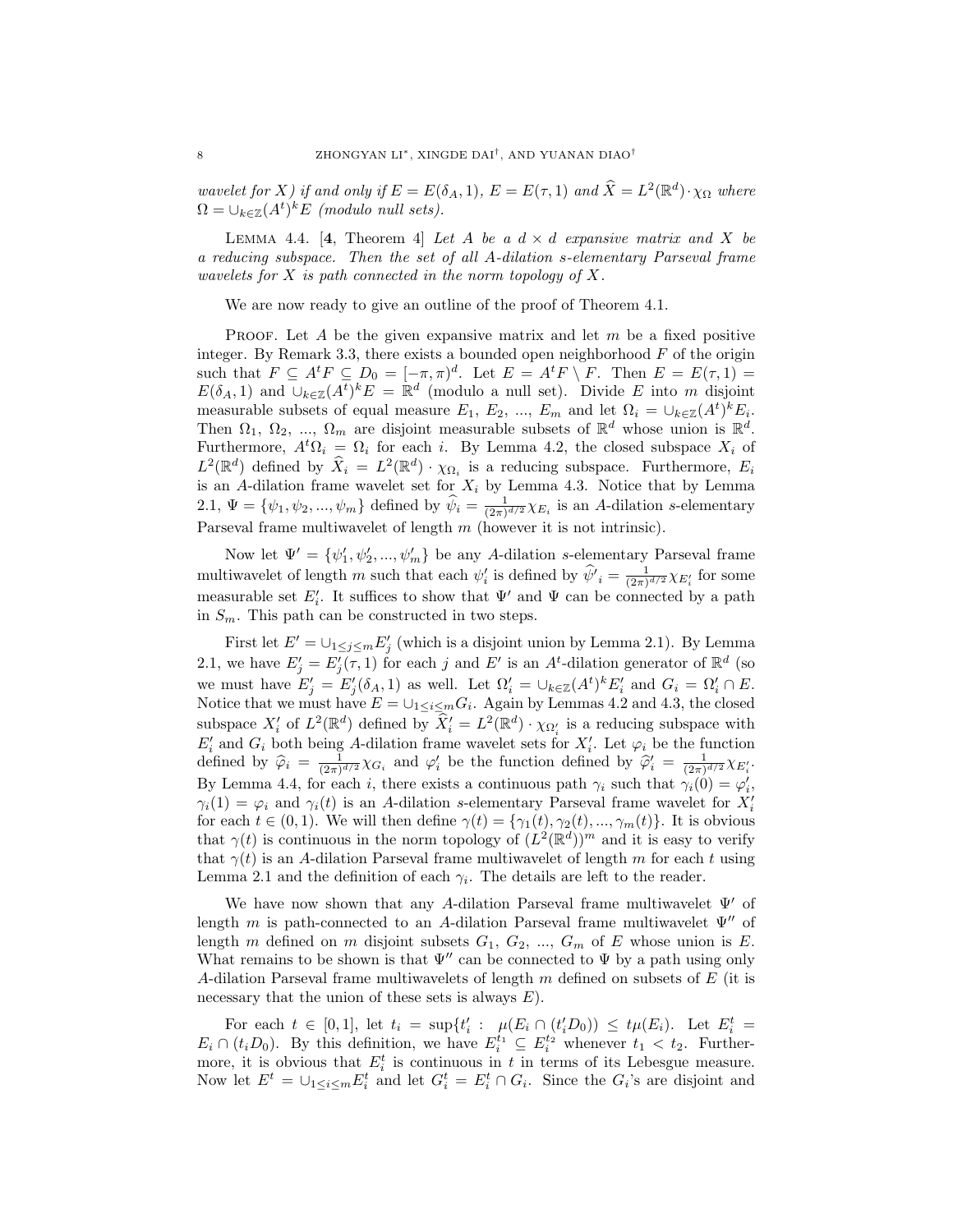$\cup_{1 \leq i \leq m} G_i = E$  as well, the  $G_i^t$ 's are also disjoint and  $\cup_{1 \leq i \leq m} G_i^t = E^t$ . Now let  $H_i^t = (E_i \setminus E_i^t) \cup G_i^t$  for each t.  $H_i^t$  is continuous in t in terms of its Lebesgue measure hence  $\chi_{H_i^t}$  is a continuous function in t. We will leave it to our reader to verify that the  $H_i^t$ 's are disjoint,  $\cup_{1 \leq i \leq m} H_i^t = E$ , so  $\Psi_t = {\psi_1^t, \psi_2^t, ..., \psi_m^t}$  defined by  $\widehat{\psi_i^t} = \frac{1}{(2\pi)^{d/2}} \chi_{H_i^t}$  is an A-dilation s-elementary Parseval multiwavelet of length m. By its definition,  $\Psi_0$  is the A-dilation s-elementary Parseval multiwavelet defined on  $\{E_1, E_2, ..., E_m\}$  and  $\Psi_1$  is the A-dilation s-elementary Parseval multiwavelet defined on  $\{G_1, G_2, ..., G_m\}$ . The continuity of  $\Psi_t$  follows from the continuity of each  $\widehat{\psi_i^t} = \frac{1}{(2\pi)^{d/2}} \chi_{H_i^t}$ in t.  $\Box$ 

Finally, let us consider path-connectedness of the set of all intrinsic A-dilation Parseval frame multiwavelets.

THEOREM 4.5. Let A be an expansive  $d \times d$  matrix and m a fixed positive integer, then the set  $S_m$  of all intrinsic A-dilation s-elementary Parseval frame multiwavelets of length m is path-connected.

PROOF. Recall from the proof of Theorem 3.4 that there exists an open neighborhood Q of the origin such that  $Q \subseteq A^t Q \subseteq D_0$ . Furthermore, there exist  $E_1$ ,  $E_2, ..., E_m$  such that  $E_j = E_2 + 2(j-2)\pi \ell_1 \ (2 \leq j \leq m), E_j \sim E = A^t Q \setminus Q$ for  $2 \leq j \leq m$  and  $E_1 = E \setminus (\cup_{k \in \mathbb{Z}} (A^t)^k (\cup_{2 \leq i \leq m} E_i)$ .  $\{E_1, E_2, ..., E_m\}$  is an A-dilation frame multiwavelet of multiplicity  $m$  as shown in the proof of Theorem 3.4. Now let  $\Psi = {\psi_1, \psi_2, \cdots, \psi_m}$  be an intrinsic A-dilation s-elementary Parseval frame multiwavelet of length m defined by  $\hat{\psi}_i = \frac{1}{(2\pi)^{d/2}} \chi_{F_i}$  by a set of measurable sets  $F_i$  ( $1 \leq i \leq m$ ). To prove the theorem, it suffices to show that there exists  $\{E_1^t, E_2^t, ..., E_m^t\}$  satisfying the following conditions:

- (1)  $E_i^0 = F_i$  and  $E_i^1 = E_i$  for each *i*;
- (2)  $\{E_1^t, E_2^t, ..., E_m^t\}$  satisfies the conditions of Proposition 2.1 for each  $t \in [0, 1]$ ;
- (3)  $\mu(E_i^t)$  is continuous in t for each i.

We will construct  $\{E_1^t, E^t, 2, ..., E_m^t\}$  in several steps.

Step 1. Let  $F = \bigcup_{1 \leq i \leq m} F_i$ . By Proposition 2.1,  $\mu(F(\tau,m)) > 0$  (and  $\mu(F(\tau, n)) = 0$  for any  $n > m$ ).  $\{F_1 \cap F(\tau, m), F_2 \cap F(\tau, m), ..., F_m \cap F(\tau, m)\}\$ gives a partition of  $F(\tau, m)$  into  $2\pi$ -translation equivalent subsets. In general, one of these subsets may have a part that is also  $2\pi$ -translation equivalent to a subset in E. Without loss of generality, let us assume that  $K_1 = \tau(F_1 \cap F(\tau, m)) \cap E$  has a positive measure and let  $H_1$  be the subset of  $F_1 \cap F(\tau,m)$  that is  $2\pi$ -translation equivalent to  $K_1$ . Also, let  $H_i$  be the corresponding subset in  $F_i \cap F(\tau,m)$  that is 2π-translation equivalent to  $H_1$ . Let  $E' = (E \setminus K_1) \cup (A^t)^{-1} K_1$ . Since E' is still contained in  $D_0$ , we still have  $E' = E'(\tau, 1)$ . Of course, E' is still an A-dilation generator of  $\mathbb{R}^d$ . However, E' no longer shares  $2\pi$ -translation equivalent points with the  $H_i$ 's.

Choose a subset  $H'_1$  of  $H_1$  such that the set  $G = E \setminus (\tau(H'_1) \cup (\cup_{k \in \mathbb{Z}} (A^t)^k H'))$ has the property  $\mu(G(\tau,m)) > 0$ , where  $H' = \bigcup_{1 \leq i \leq m} H'_i$  and  $H'_i \subseteq H_i$  is  $2\pi$ translation equivalent to  $H'_1$ .  $H'_1$  exists since as  $\mu(\overline{H'_1}) \to 0$ ,  $\mu(\tau(H'_1)) \to 0$  and  $\mu(\cup_{k\in\mathbb{Z}}(A^t)^kH'))\to 0.$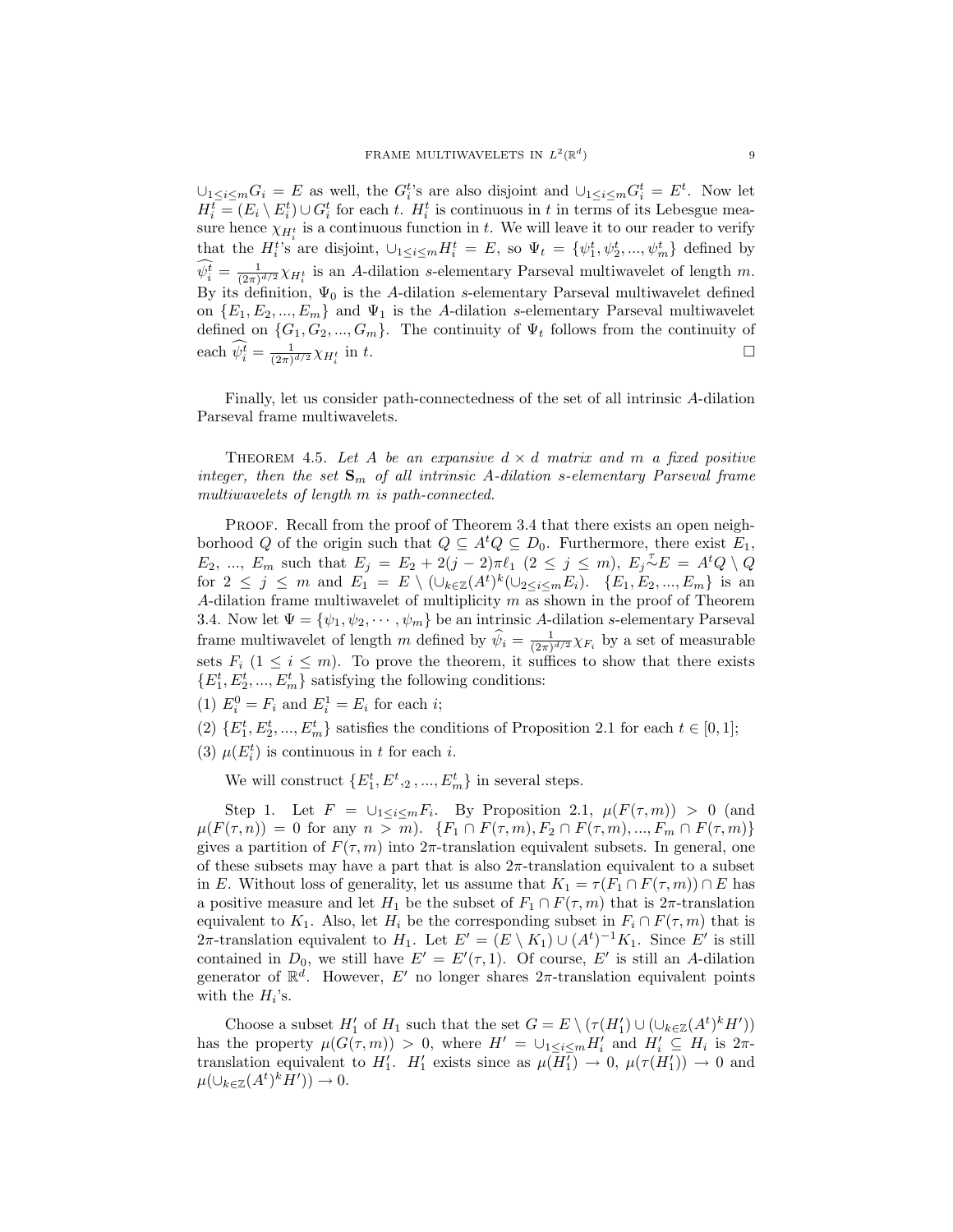Let  $E_i' = E' \cap (\cup_{k \in \mathbb{Z}} (A^t)^k (F_i \setminus H_i')).$  As in the proof of the last theorem,  $\{F_1 \setminus H'_1, F_2 \setminus H'_2, ..., F_m \setminus H'_m\}$  can now be continuously changed to  $\{E'_1, E'_2, ..., E'_m\}$ , while keeping the  $H_i$ 's intact and the conditions of Proposition 2.1 satisfied. We have now arrived at  $\{E_1' \cup H_1', E_2' \cup H_2', ..., E_m' \cup H_m'\}$ , which of course still defines an A-dilation frame multiwavelet set of multiplicity m.

Step 2. Choose  $H'_{it} \subseteq H'_{i}$  be such that  $\mu(H'_{it})$  is continuous in t,  $\mu(H'_{it}) >$ 0 for any  $t \in [0,1)$ ,  $H'_{i0} = H'_{i}$  and  $H'_{i1} = \emptyset$ . (The proof of the existence of such sets is left to the reader as an exercise.) Let  $J_i^t = (\cup_{k \in \mathbb{Z}} (A^t)^k (H_i' \setminus H_{it}')) \cap$ E'. Then  $\{E_1' \cup J_1' \cup H_{1t}', E_2' \cup J_2' \cup H_{2t}', ..., E_m' \cup J_m^t \cup H_{mt}'\}$  continuously change  $\{E_1' \cup H_1', E_2' \cup H_2', ..., E_m' \cup H_m'\}\$ into  $\{E_1' \cup J_1^1, E_2' \cup J_2^2, ..., E_m' \cup J_m^2\}$ . Notice that  $\{E_1' \cup J_1^t \cup H_{1t}', E_2' \cup J_2^t \cup H_{2t}',..., E_m' \cup J_m^t \cup H_{mt}'\}$  satisfies the conditions of Proposition 2.1, except when  $t = 1$ , where the union of the sets  $E'_i \cup J_i^1$  no longer has any translation redundant points hence  $\{E'_1 \cup J_1^1, E'_2 \cup J_2^2, ..., E'_m \cup J_m^2\}$  does not define an intrinsic A-dilation s-elementary frame multiwavelet.

Step 3. Choose  $G_i \subseteq G \cap E_i$  such that  $G_i \sim^{\tau} G_j$ ,  $\mu(G_i) > 0$ , and let  $G'_i =$  $E' \cap (\cup_{k \in \mathbb{Z}} (A^t)^k G_i)$ . Notice that by the construction of the  $E_i$ 's (as shown in the proof of Theorem 3.4) and the choice of G, it is necessary that  $G_1' = G_1$ . Let  $\{G'_{1t}, G'_{2t}, ..., G'_{mt}\}\$ be a continuous set path (meaning that  $\mu(G'_{it})$ ) is continuous in t for each i) such that  $G'_{i0} = \emptyset$ ,  $G'_{i1} = G'_{i}$ ,  $G'_{it} \subseteq G'_{i}$  and  $\mu(G'_{it}) > 0$  for any  $t \in (0,1]$ . Let  $\Delta_t(G') = E' \cap (\cup_{k \in \mathbb{Z}} (A^t)^k (\cup_{1 \leq i \leq m} G'_{it}))$ . Now modify the set path defined in the last step as

 $\{ (E_1' \setminus \Delta_t(G')) \cup J_1^t \cup H'_{1t} \cup G'_{1t}, ..., (E_m' \setminus \Delta_t(G')) \cup J_m^t \cup H'_{mt} \cup G'_{mt} \}.$ 

We will leave the details for our reader to verify that the above set path is indeed continuous and satisfies all the conditions in Proposition 2.1 for each t.

Step 4. Let  $\{E''_1, E''_2, ..., E''_m\}$  be the sets obtained at the end of the last step. Then  $\cup_{1\leq i\leq m} E_i'' \subseteq E \cup (A^t)^{-1}K_1$ ,  $G_i' \subseteq E_i'' \cap E_i$  and  $E_i'' \setminus G_i' \subseteq D_0$ . Thus we can continuously change  $\{E''_1, E''_2, ..., E''_m\}$  to  $\{(A^tQ \setminus Q \setminus \Delta(G)) \cup G'_1, G'_2, ..., G'_m\}$ (where  $\Delta(G) = \Delta_1(G')$ ), while keeping the sets  $G_i'$ 's fixed.

Step 5. Finally let  $I_2^t$  be a continuous set path such that  $I_2^t \subseteq E_2 \setminus G_2'$  for  $t \in [0,1], I_2^0 = \emptyset, I_2^1 = E_2 \setminus G_2'$  and let  $I_i^t$  be the  $2\pi$ -translation equivalent part of  $I_2^t$ in  $E_i$   $(2 \leq i \leq m)$ . Let  $\Delta(I^t) = ((A^t Q \setminus Q \setminus \Delta(G)) \cup G'_1) \cap (\cup_{k \in \mathbb{Z}} (A^t)^k (\cup_{2 \leq i \leq m} I_i^t)).$ 

$$
\{((AtQ \setminus Q \setminus \Delta(G)) \cup G'_1) \setminus \Delta(I^t), G'_2 \cup I_2^t, ..., G'_m \cup I_m^t\}
$$

is continuous, satisfies all the conditions of Proposition 2.1 and connects  $\{(A^{t}Q)$  $Q \setminus \Delta(G)$ ) ∪  $G'_1, G'_2, ..., G'_m$ } to  $\{E_1, E_2, ..., E_m\}$ . Some details are again left to our reader to verify.  $\Box$ 

#### 5. Generalizations

The main point of this section is to discuss how to generalize the concept of intrinsic A-dilation s-elementary Parseval frame multiwavelets to all A-dilation Parseval frame multiwavelets. Notice that for any single A-dilation Parseval frame wavelet  $\psi(t)$  for  $L^2(\mathbb{R}^d)$ ,  $\Psi = {\frac{1}{\sqrt{n}}\psi(t), \cdots, \frac{1}{\sqrt{n}}\psi(t)}$  (with *n* copies of  $\frac{1}{\sqrt{n}}\psi(t)$ ) defines a Parseval multiwavelet for  $L^2(\mathbb{R}^d)$  with length n (in a rather artificial way, of course). An "intrinsic" Parseval frame multiwavelet should not be Parseval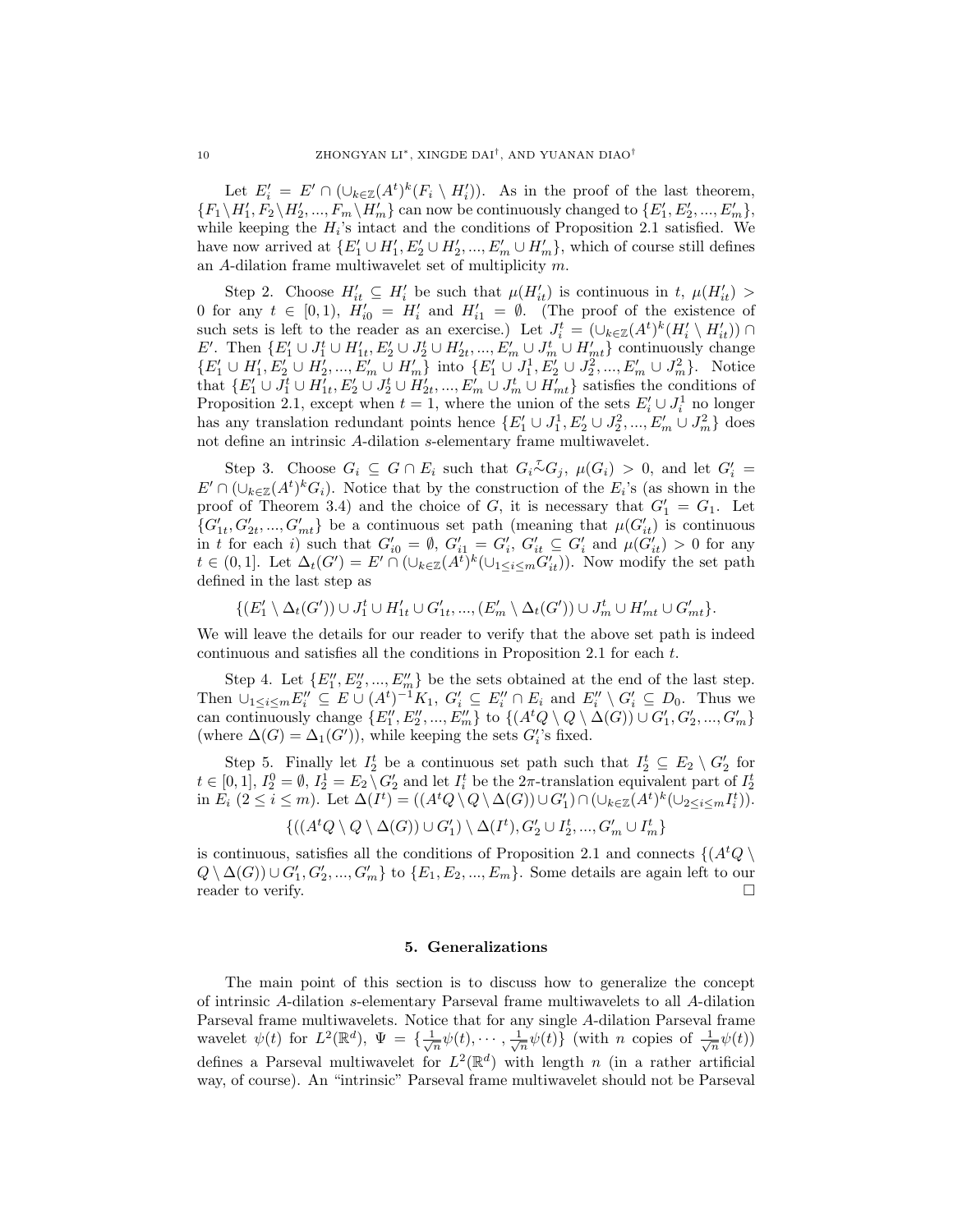frame multiwavelets constructed in ways similar to this. Notice that the (nonintrinsic) Parseval frame multiwavelet given in Example 2.3 is not (and cannot be) constructed this way. These considerations lead us to the following definition.

DEFINITION 5.1. Let  $\Psi = {\psi_1, \psi_2, \cdots, \psi_p}$  be an A-dilation Parseval frame multiwavelet of length p and let  $\{\widehat{\psi_1}, \widehat{\psi_2}, \cdots, \widehat{\psi_p}\}$  be the corresponding Fourier transforms of  $\{\psi_1, \psi_2, \cdots, \psi_p\}$ . Furthermore, let  $E = \bigcup_{1 \leq j \leq p} E_j$  where  $E_j =$ supp $(\psi_i)$ . Then  $\Psi$  is called an intrinsic A-dilation Parseval frame multiwavelet (of length  $p$ ) if the following conditions hold.

(i) For any  $1 \leq i < j \leq p$ , if  $\mu(E_i \cap E_j) > 0$ , then  $\widehat{\psi}_i / \widehat{\psi}_j$  cannot be a constant function (in the a.e. sense) on  $E_i \cap E_j$ ;

(ii) Let q be any positive integer that is less than p. Let  $\{F_{1j}, F_{2j}, ..., F_{qj}\}$  be any partition of  $E_j$  ( $F_{ij}$  may be an empty set and  $1 \leq j \leq p$ ) such that  $\mu(F_{ij} \cap F_{ij'}) = 0$ for any  $j \neq j'$ , then  $\Psi' = {\psi'_1, \psi'_2, \cdots, \psi'_q}$  defined by  $\hat{\psi'_i} = \sum_{1 \leq j \leq p} \chi_{F_{ij}} \hat{\psi}_j$  is not an A-dilation Parseval frame multiwavelet.

We leave it to our reader to verify that an intrinsic s-elementary A-dilation Parseval frame multiwavelet as defined in Section 1 is also intrinsic under this more general definition (and vice versa). Thus, Theorem 3.4 also implies the following theorem.

THEOREM 5.2. For any real expansive matrix A and any  $m \in \mathbb{N}$ , there exist intrinsic A-dilation Parseval frame multiwavelets of length m.

We end this paper with the following example showing the existence of an intrinsic A-dilation Parseval frame multiwavelet that is not s-elementary for a special case of A in the case of  $d = 2$  and  $m = 3$ . It remains an open question at this point whether there exist intrinsic A-dilation Parseval frame multiwavelets of any given length that are not s-elementary.

EXAMPLE 5.3. Let  $A =$  $\begin{pmatrix} 2 & 0 \\ 0 & 2 \end{pmatrix}$ . By [11, Chapter 10.1],  $\{\psi_1, \psi_2, \psi_3\}$  defined

by

$$
\widehat{\psi}_1(A^{\tau} \mathbf{s}) = e^{-is_1} m_0(\mathbf{s} + (\pi, 0)) \widehat{\phi}(\mathbf{s}) \ a.e.,
$$
  

$$
\widehat{\psi}_2(A^{\tau} \mathbf{s}) = e^{-i(s_1 + s_2)} m_0(\mathbf{s} + (0, \pi)) \widehat{\phi}(\mathbf{s}) \ a.e.,
$$
  

$$
\widehat{\psi}_3(A^{\tau} \mathbf{s}) = e^{-is_2} m_0(\mathbf{s} + (\pi, \pi)) \widehat{\phi}(\mathbf{s}) \ a.e.
$$

(where  $\mathbf{s} = (s_1, s_2)$ ) is an A-dilation MRA multiwavelet with length 3 for  $L^2(\mathbb{R}^2)$ . Here  $m_0$  (the low pass filter) is a real trigonometric polynomial satisfying the condition

$$
|m_0(\mathbf{s})|^2 + |m_0(\mathbf{s} + (\pi, 0))|^2 + |m_0(\mathbf{s} + (0, \pi))|^2 + |m_0(\mathbf{s} + (\pi, \pi))|^2 = 1,
$$

and the scaling function  $\phi$  satisfies  $\widehat{\phi}(A^{\tau} s) = m_0(s)\widehat{\phi}(s)$ . In this case, the support of  $m_0$  (hence each  $\widehat{\psi_j}$  is  $\mathbb{R}^2$ . Thus we have  $E_j = \text{supp}(\widehat{\psi_j}) = \mathbb{R}^2 \ (1 \leq j \leq 3)$ . It is not possible to obtain partitions  $\{F_{1j}, F_{2j}\}\$  of  $\mathbb{R}^2$  such that  $\{F_{11}, F_{12}, F_{13}\}\$ and  ${F_{21}, F_{22}, F_{23}}$  both contain pair-wise disjoint sets. Therefore condition (ii) in Definition 5.1 holds. It is also relatively easy to verify that condition (i) in Definition 5.1 holds. For example, if  $\widehat{\psi_1}/\widehat{\psi_2} = c$  a.e. then we would get  $m_0(\mathbf{s} + \mathbf{c})$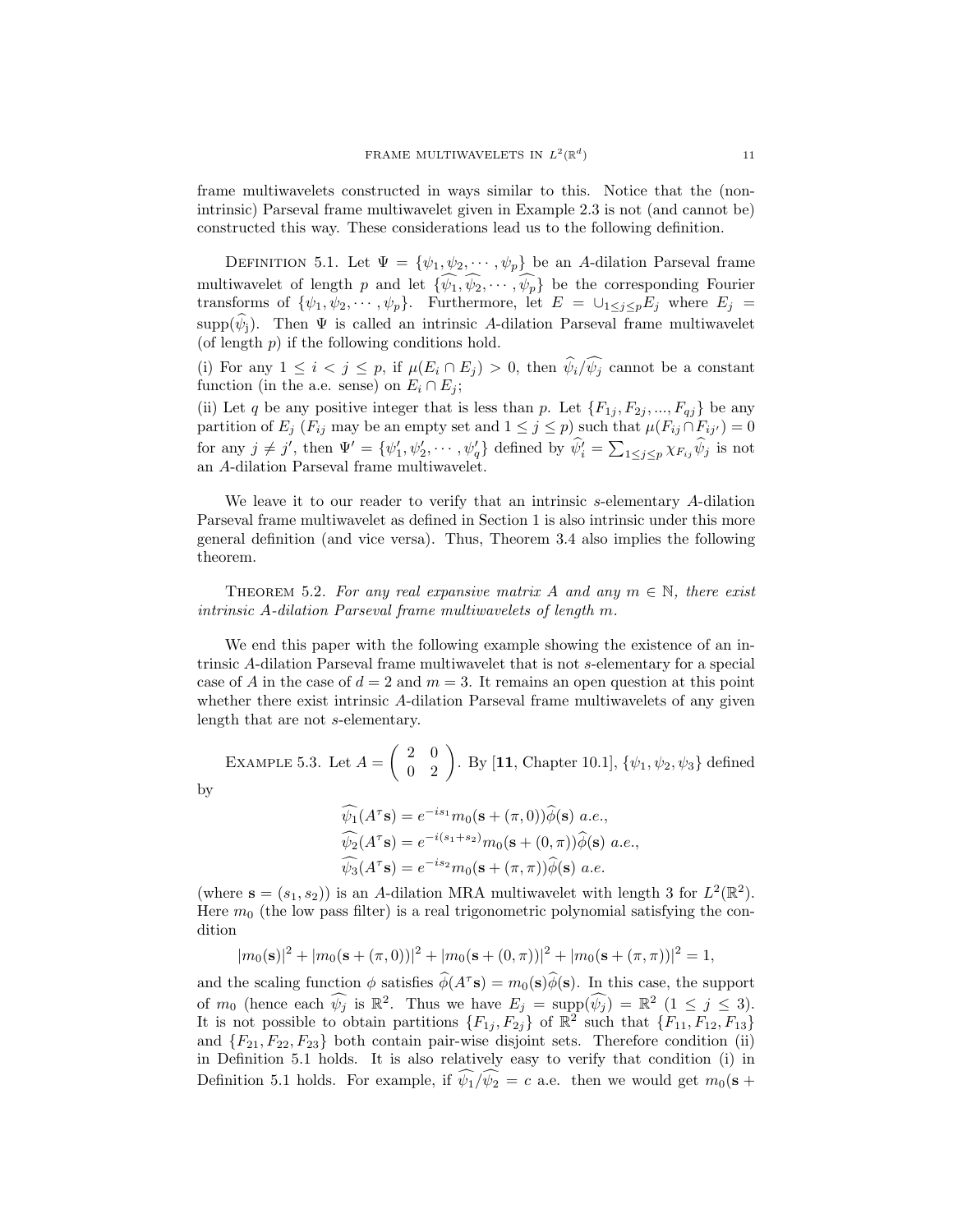$(\pi, 0)$  =  $cm_0$  (s +  $(0, \pi)$ ) $e^{is_2}$  a.e., which is impossible since  $m_0$  is a real trigonometric polynomial function.

Acknowledgement. Y. Diao is partially supported by NSF grants DMS-0712958 and DMS-0920880.

#### References

- [1] C. K. Chui, W. He and J. Stckler, *Compactly supported tight and sibling frames with max*imum vanishing moments, Appl. Comput. Harmon. Anal. 13(2002), 224-262.
- [2] X. Dai and Y. Diao, The path-connectivity of s-elementary tight frame wavelets, Journal of Applied Functional Analysis 2(4) (2007), 39–48.
- [3] X. Dai, Y. Diao and Q. Gu, Frame wavelet sets in R, Proceedings of AMS 129(7) (2000), 2045–2055.
- [4] X. Dai, Y. Diao, Q. Gu and D. Han, Frame wavelets in subspaces of  $L^2(\mathbb{R}^d)$ , Proc. Amer. Math. Soc. 11 (2002), 3259–3267.
- [5] X. Dai, Y. Diao, Q. Gu and D. Han,Wavelets with frame multiresolution analysis, J. Fourier Anal. Appl. 19(1) (2003), 39–48.
- [6] X. Dai, Y. Diao, Q. Gu and D. Han,The s-elementary frame wavelets are path-connected, Proc. Amer. Math. Soc., 132(9) (2004), 2567–2575.
- [7] X. Dai and D. Larson, Wandering vectors for unitary systems and orthogonal wavelets, Memoirs. Amer. Math. Soc., 134 (1998).
- [8] X. Dai, D. R. Larson and D. M. Speegle, Wavelet sets in  $\mathbb{R}^n$ , J. Fourier Anal. Appl.  $3(2)$ (1997), 451–456.
- [9] X. Dai and S. Lu, Wavelets in subspaces, Mich. J. Math. 43 (1996), 81–98.
- [10] I. Daubechies, The wavelet transform, time-frequency localization and signal analysis, IEEE Trans. Inform. Theory 36 (1990), 961-1005.
- [11] I. Daubechies, Ten lecture on wavelets, CBMS61 SIAM, 1992.
- [12] I. Daubechies and B. Han, Pairs of dual wavelet frames from any two refinable functions, Constr. Approx. 20 (2004), 325-352.
- [13] I. Daubechies, B. Han, A. Ron and Z.W. Shen, Framelets: MRA-based constructions of wavelet frames, Appl. Comput. Harmon. Anal. 14 (2003) 1-46.
- [14] D. E. Dutkay, Some equations relating multiwavelets and multiscaling functions, Journal of Functional Analysis 226 (2005), 1-20.
- [15] Q. Gu and D. Han, On multiresolution analysis(MRA) wavelets in  $\mathbb{R}^n$ , J. Fourier Anal. Appl. 6(4) (2000), 437–447.
- [16] B. Han, Dual multiwavelet frames with high balancing order and compact fast frame transform, Appl. Comput. Harmon. Anal. 26(1) (2009), 14-42.
- [17] D. Han and D. Larson, Basis, frames, and group representations, Memoirs. Amer. Math. Soc. 147(2000).
- [18] S. Kwon, Characterization of orthonormal high-order balanced multiwavelets in terms of moments, Bull. Korean Math. Soc. 46(1) (2009), 183-198.
- [19] S. Li and Z. Liu, Riesz multiwavelet bases generated by vector refinement equation, Sci. China Ser. A 52(3) (2009), 468–480.
- [20] Z. Li, X. Dai, Y. Diao and W. Huang, The path-connectivity of MRA wavelets in  $L^2(\mathbb{R}^d)$ , preprint.
- [21] Z. Li, X. Dai, Y. Diao and J. Xin, *Multipliers, phases and connectivity of wavelets in*  $L^2(\mathbb{R}^2)$ , J. Fourier Anal. Appl., to appear.
- [22] R. Liang, Wavelets, their phases, multipliers and connectivity, Ph.D. Thesis, University of North Carolina at Charlotte, 1998.
- [23] M. Paluszynski, H. Sikic, G. Weiss and S. Xiao, Tight frame wavelets, their dimension functions, MRA tight frame wavelets and connectivity properties, Adv. in Comp. Math. 18 (2003), 297–327.
- [24] D. Speegle, The s-elementary wavelets are path-connected, Proc. Amer. Math. Soc. 127(1) (1999), 223–233.
- [25] Wutam Consortium, Basic properties of wavelets , J. Fourier Anal. Appl. 4(4) (1998), 575– 594.